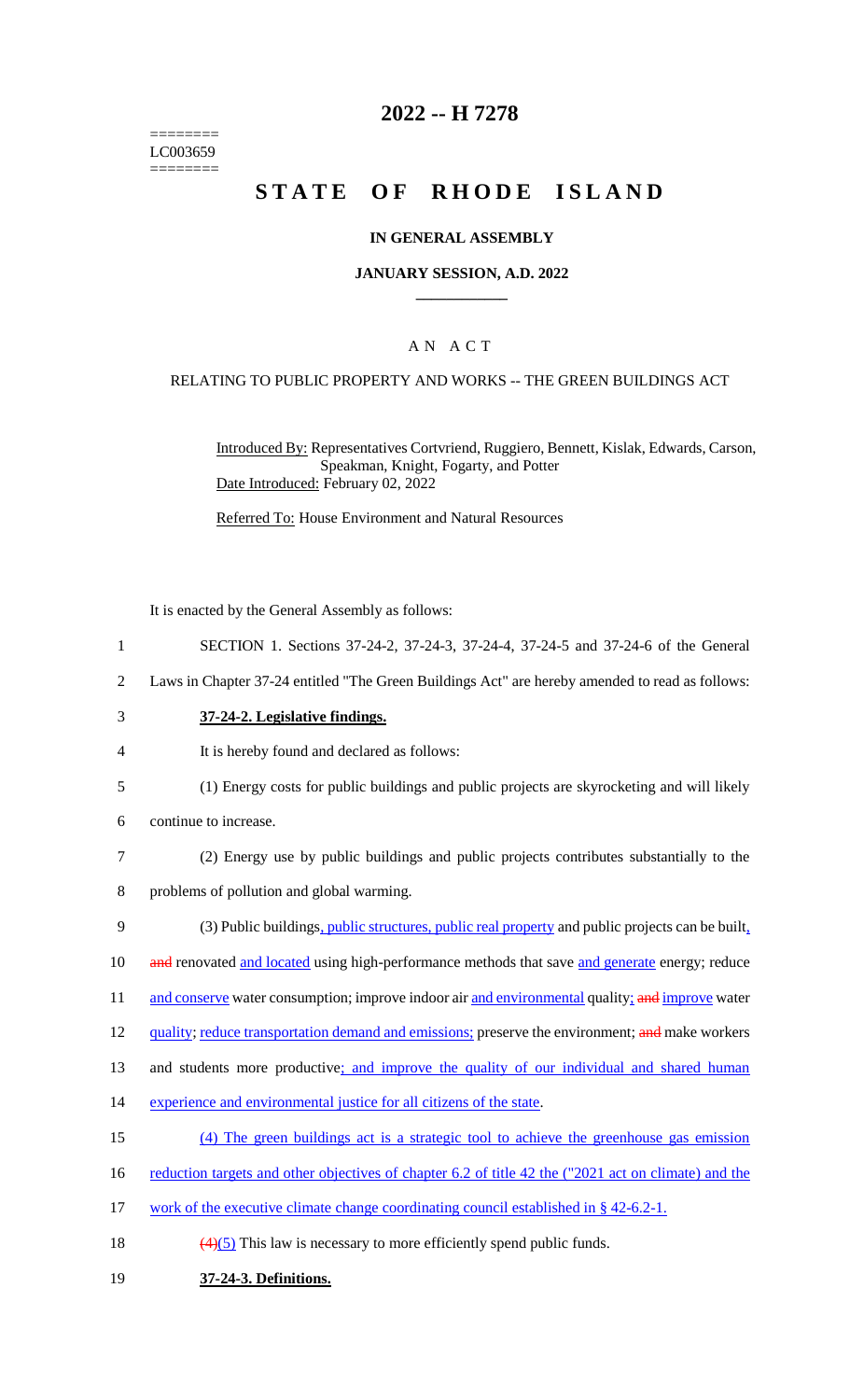For purposes of this chapter, the following definitions shall apply:

 (1) "Construction" means the process of building, altering, repairing, improving, or 3 demolishing forty percent (40%) or more of any public structures,  $\Theta$  public buildings, public real property or other public improvements of any kind to any public structures, public buildings or public real property.

(2) "Department" means the department of administration.

 (3) "Equivalent standard" means a high-performance green building standard, other than LEED, LEED for Neighborhood Development, and SITES, that provides an independent, third-9 party verification and certification of a rating system or measurement tool, that, when used, leads 10 to outcomes, similar or equivalent to, LEED, LEED for Neighborhood Development, and SITES outcomes, in terms of green building, green infrastructure, and green site performance; current accepted equivalent standards include green globes, Northeast collaborative high-performance schools protocol; or other equivalent high-performance green building, green infrastructure, and green site standards accepted by the department.

 (4) "LEED" also, "LEED for Neighborhood Development, and SITES certified standard" 16 means the current version of the United States U.S. Green Building Council Leadership in Energy 17 and Environmental Design (LEED) green building rating standard referred to as LEED, LEED for Neighborhood Development, and SITES certified. SITES means the U.S. Green Building Council's

- 19 SITES -- The Sustainable Sites SITES Initiative.
- (5) "Major facility project" means:
- 21 (i) A public facility building construction project larger than five thousand (5,000) gross
- square feet of occupied or conditioned space, and its public real-property site; or
- (ii) A public facility building renovation project larger than ten thousand (10,000) gross

square feet of occupied or conditioned space, and its public real-property site.

(6) "Private major facility project" means:

26 (i) A building construction project larger than ten thousand (10,000) gross square feet of

- occupied or conditioned space; or
- 28 (ii) A building renovation project larger than fifteen thousand (15,000) gross square feet of
- occupied or conditioned space.
- 30  $\left(\frac{\Theta(7)}{2}\right)$  "Public agency" means every state office, board, commission, committee, bureau,
- 31 department, or public institution of higher education, or any political subdivision thereof.

 $\frac{(7)(8)}{8}$  "Public facility" means any public institution, public facility, public equipment, or any physical asset owned, including its public real-property site, leased or controlled in whole or in part by this state or any agency or political subdivision thereof.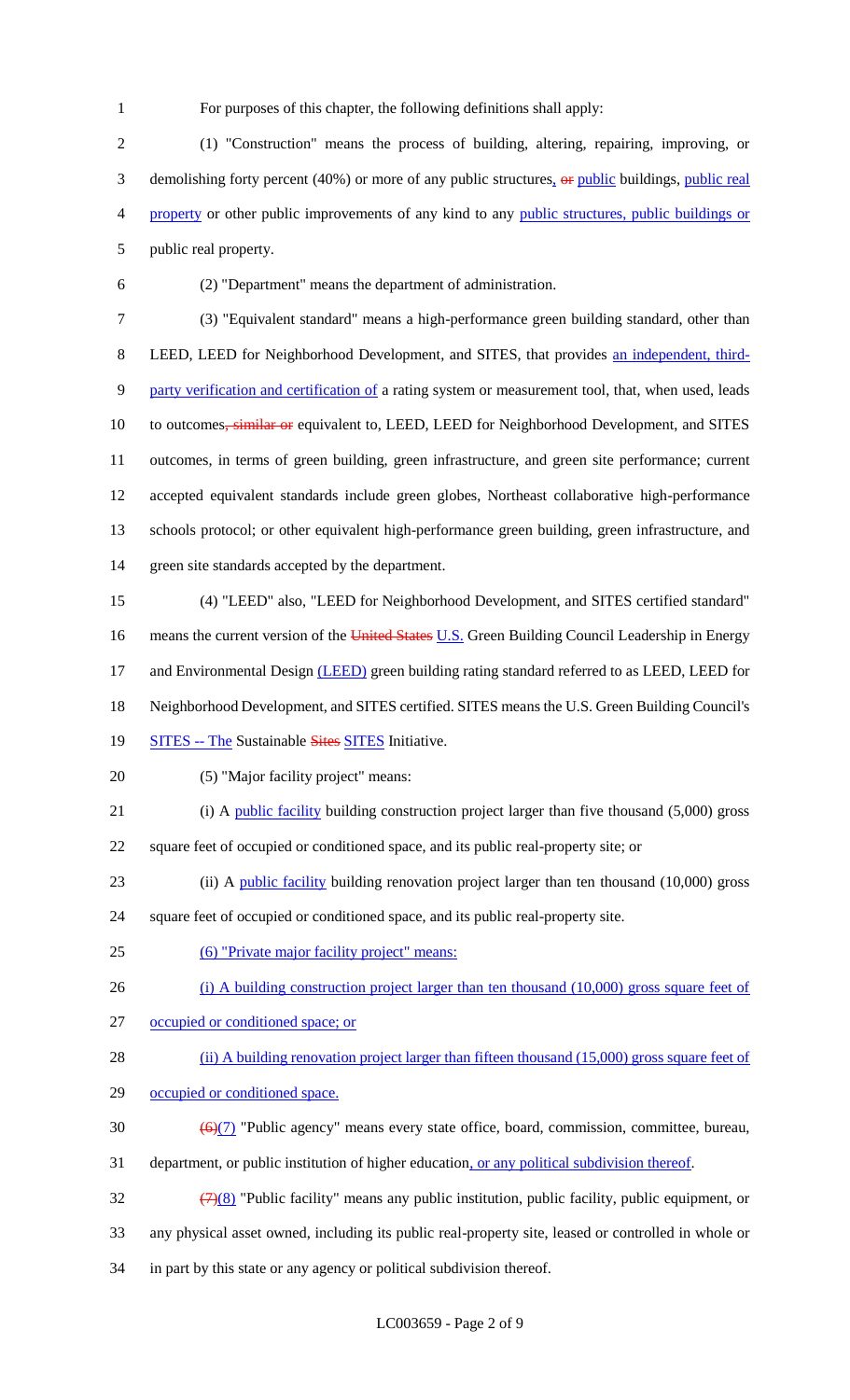## 1 **37-24-4. Green building standards.**

2 (a) All major facility projects of public agencies, political subdivisions of the state, and all 3 private major facility projects shall be designed and constructed to at least the LEED, LEED for 4 Neighborhood Development, and SITES, as provided herein, certified or an equivalent high-5 performance green building standard. This provision applies to major facility projects or other 6 public improvements of any kind to any public buildings, public structures, public real property, 7 and to private major facility projects, that have not entered the design phase prior to January 1, 8 2010 2022, for LEED, and July 1, 2017, for LEED for Neighborhood Development and SITES 9 through December 31, 2020 for SITES, or for up to four (4) projects, whichever comes first, unless 10 otherwise continued or expanded by the general assembly.

11 (b) All major facility projects of a public school district, where the project receives any 12 funding from the state, shall be designed and constructed to at least the LEED, LEED for 13 Neighborhood Development, and SITES, as provided herein, certified standard, or the Northeast 14 Collaborative for High-Performance Schools Protocol, Version 1.1 or above. This provision applies 15 to major facility projects or other public improvements of any kind to any public buildings, public 16 structures, and to any public real property that have not entered the design phase prior to January 17 +  $\frac{1}{2010}$ , for LEED, LEED for Neighborhood Development, and SITES through December 31, 2020 18 for SITES or for up to four (4) projects, whichever comes first, unless otherwise continued or

# 19 expanded by the general assembly.

20 (c) A major facility project does not have to meet the LEED, LEED for Neighborhood 21 Development, and SITES certified standard or an equivalent high-performance green building 22 standard if:

23 (1) There is no appropriate LEED, LEED for Neighborhood Development, and SITES 24 standard or other high-performance green building standard for that type of building or renovation 25 project or other public improvements of any kind to any public buildings, public structures, and 26 public real property. In such case, the department will set lesser green building standards that are 27 equal to the standards specified in § 37-24-4(a) and (b) and are appropriate to the project.

28 (2) There is no practical way to apply the LEED, LEED for Neighborhood Development, 29 and SITES standard or other high-performance green building standard to a particular building or 30 renovation project or other public improvements of any kind to any public buildings, public 31 structures, and public real property. In such case, the department will set lesser green building 32 standards that are equal to the standards specified in § 37-24-4(a) and (b) and are appropriate to the 33 project.

34 (d) The provisions related to LEED for Neighborhood Development and SITES shall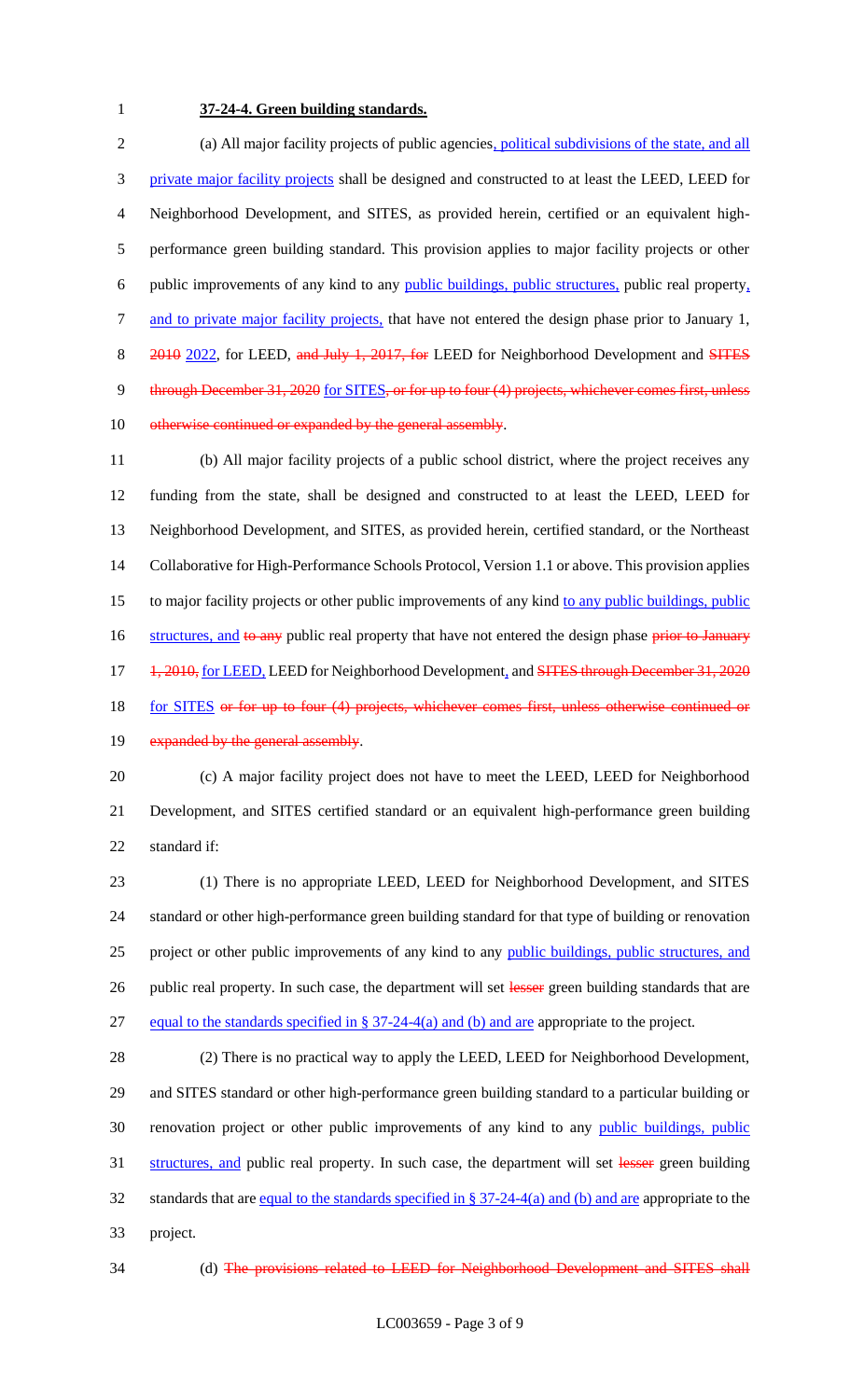1 continue through December 31, 2020, for up to four (4) projects selected by the department, subject 2 to evaluation and continuation by the general assembly thereafter. All private major facility projects 3 where the project receives any economic benefit from the state including, but not limited to, tax 4 credits, incentives, rebates, tax deductions, tax increment financing, low interest financing, 5 exclusions from income for the purpose of calculating taxable income, or preferential tax rates or 6 valuations, including projects on public real property shall be designed and constructed to at least 7 the LEED, LEED for Neighborhood Development, and SITES, as provided in this section, certified 8 or an equivalent high-performance green building standard, and shall comply with the provisions 9 set forth in §§ 37-13-4, 37-13-7, 37-13-14 and 37-13-16. 10 (e) The provisions and requirements of this chapter are applicable to all public agency and 11 all public facility projects, in accordance with § 37-24-4 (a) and (b). Where those public agency 12 and public facility projects receive any and all economic benefit from the state for major public

13 facility projects, and those public agencies and public projects do not comply with the provisions 14 and requirements of this chapter, those public agencies and public projects shall not receive any

15 and all economic benefits from the state, for the major public facility projects.

## 16 **37-24-5. Administration and reports.**

17 (a) The department shall promulgate such regulations as are necessary to enforce this 18 section. Those regulations shall include how the department will determine whether a project 19 qualifies for an exception from the LEED, LEED for Neighborhood Development, and SITES 20 certified or equivalent high-performance green building standard, and the lesser green building 21 standards that may be imposed on projects that are granted exceptions. Regulations for LEED for 22 Neighborhood Development and SITES shall be promulgated by September 1, 2022 after 23 December 2020 based on the assessment by the department of up to four (4) eligible state projects 24 selected by the department, and upon continuation of the use of LEED for Neighborhood 25 Development, and SITES by the general assembly.

26 (b) The department shall monitor and document ongoing operating savings and greenhouse 27 gas emission reductions, that result from major facility projects designed, constructed and certified 28 as meeting the LEED, LEED for Neighborhood Development, and SITES certified standard and 29 annually publish a public report to the general assembly and the executive climate change 30 coordinating council, the advisory board of the executive climate change coordinating council, and 31 the science and technical advisory board of the executive climate change coordinating council, of 32 findings and recommended changes in policy. The report shall also include a description of projects 33 that were granted exceptions from the LEED, LEED for Neighborhood Development, and SITES 34 certified standard, the reasons for exception, and the lesser green building standards imposed. The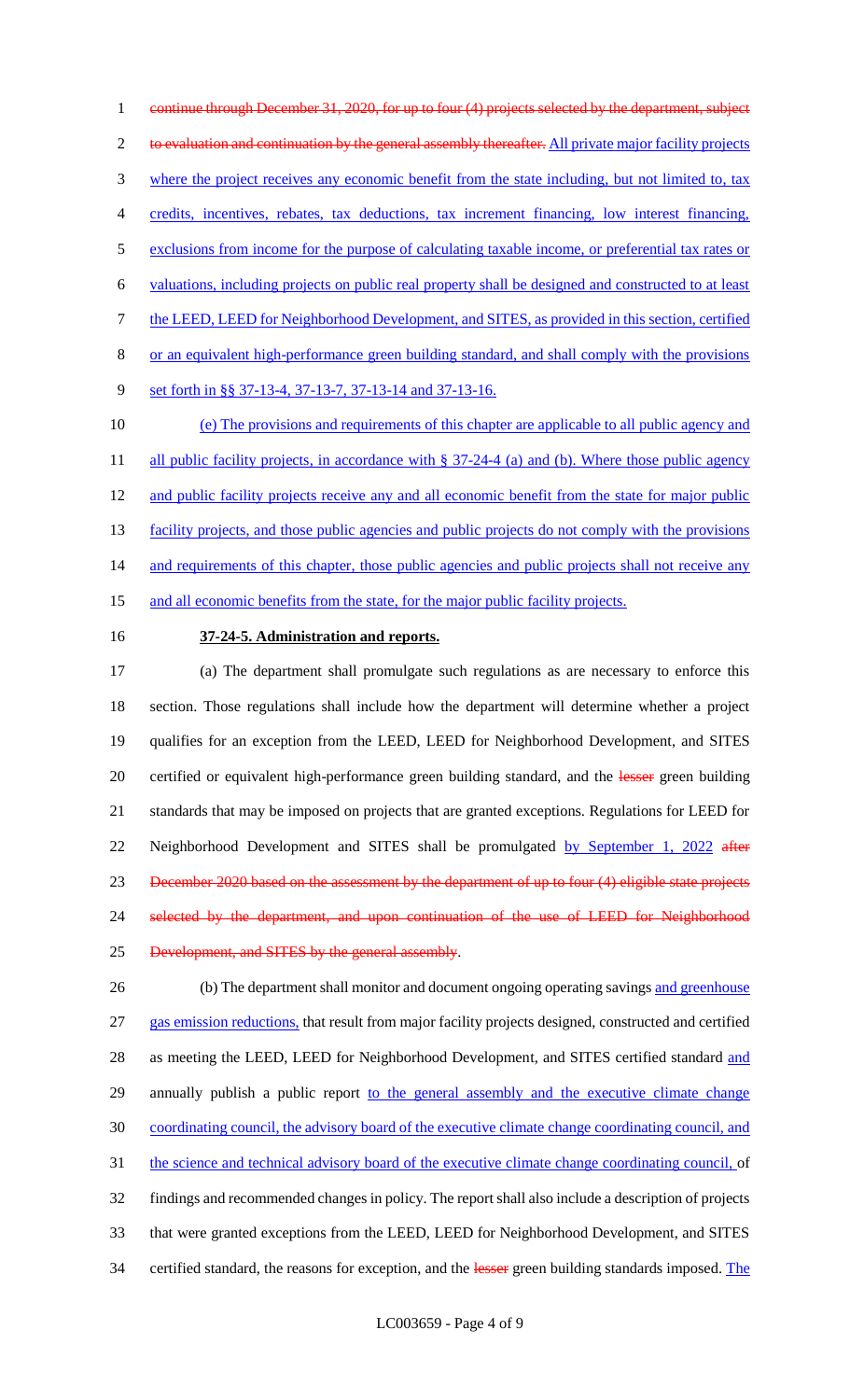1 report shall include at a minimum, information and data regarding the performance of the projects 2 in the categories of energy saved and generated; the quantity and type of water saved and recycled; 3 the reduction in transportation trips and vehicle miles travelled; the quantity and type of waste 4 eliminated, redirected, recycled, and re-used; the quality of life and the human experience enhanced 5 and improved including environmental justice; and the amount of greenhouse gas emissions 6 reduced toward meeting the greenhouse gas emission reduction targets of chapter 6.2 of title 42 the 7 ("2021 act on climate"). The report shall be publicly available and accessible in print and digital 8 media, and available and accessible on an active digital dashboard that is linked to other national 9 digital dashboards in order to provide comparative visual and narrative information and data of the 10 state's current status, the state's ongoing progress, and the state's comparison of performance to 11 other government and private entities. 12 (c) In order to understand the capacity and cost, the department shall test the application of 13 LEED for Neighborhood Development and SITES for up to four (4) state projects. The department, 14 with the assistance from the department of environmental management, shall assess the costs and 15 benefits in accordance with subsection (d) of this section and report to the general assembly on or 16 before December 31, 2020. A green buildings advisory committee shall be created composed of 17 nineteen (19) members. The advisory committee shall have eleven (11) public members and eight 18 (8) public agency members. Five (5) of the public members shall be appointed by the governor; 19 three (3) of the public members shall be appointed by the speaker of the house of representatives; 20 and, three (3) of the public members shall be appointed by the president of the senate. 21 (1) The eleven (11) public members of the advisory board shall be composed of nine (9) 22 representatives from the architecture, engineering, landscape architecture, energy, labor through 23 the Rhode Island AFL- CIO, general construction contracting, building product and building 24 materials industries who are involved in, and have recognized knowledge and accomplishment in 25 their respective professions, of high-performance green building standards, relating to the standards 26 set forth in § 37-24-4; in addition to two (2) public members, one representing an urban 27 municipality from Providence, Cranston, Warwick, Pawtucket, Woonsocket, Newport, or 28 Westerly, and one public member representing the other thirty-two (32) municipalities in the state. 29 (2) The advisory committee shall have eight (8) public agency members representing 30 personnel from affected public agencies, and cities and towns, that oversee public works projects 31 and workforce development, who shall be appointed by the directors or chief executive officers of 32 the respective public agencies which shall include the department of administration; the department 33 of environmental management; the department of education; the department of transportation; the 34 department of labor and training; the office of the state building code commissioner; the Rhode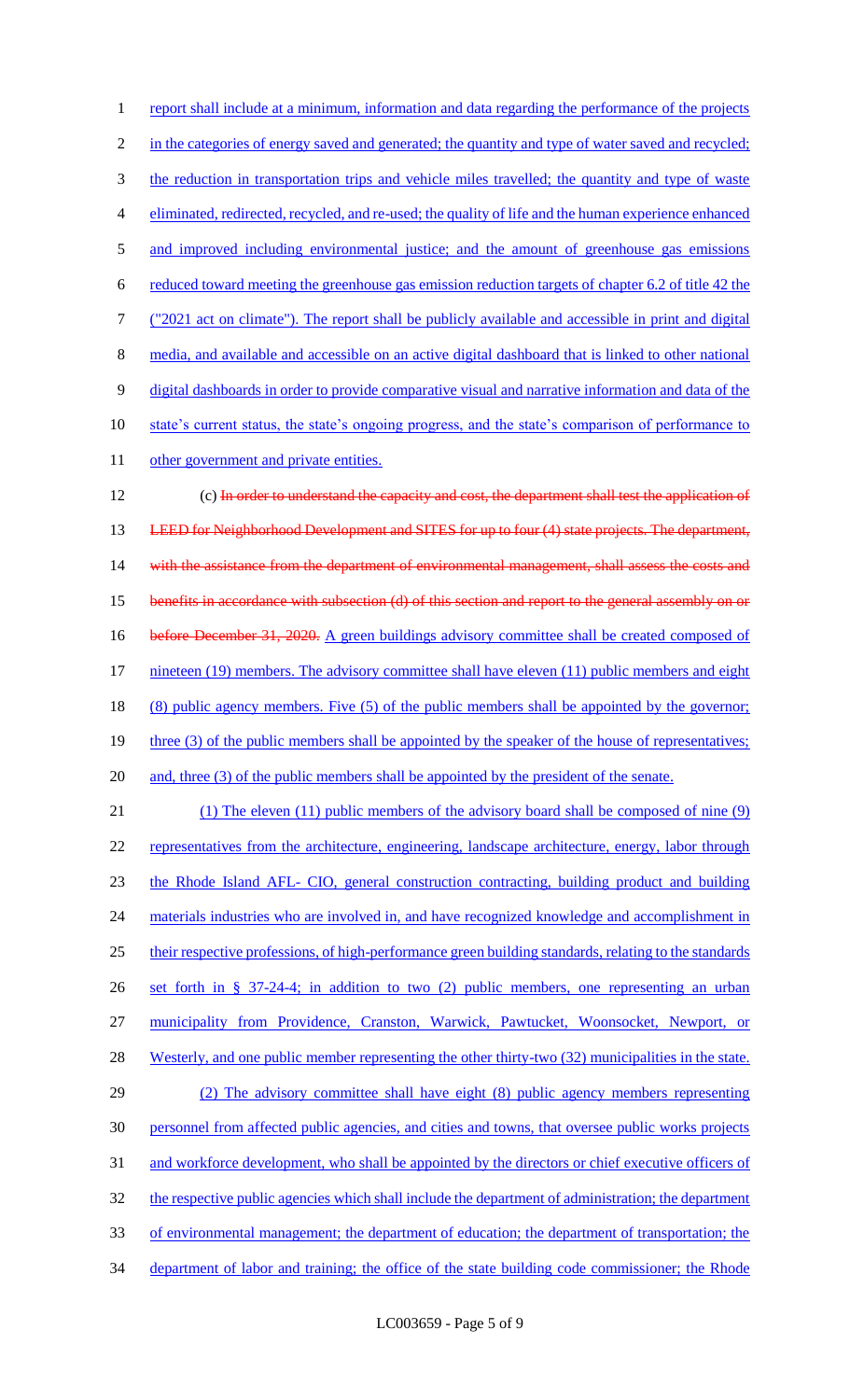- 1 Island infrastructure bank, and the Rhode Island league of cities and towns.
- 2 (3) The chairperson of the green buildings advisory committee shall be a public member 3 chosen by the green buildings advisory committee. 4 (4) From the initial eleven (11) public member appointments, five (5) of the public 5 members shall have three (3) year terms and three (3) shall have two (2) year terms. The 6 appointments of the three (3) year terms and the two (2) year terms shall be determined from the 7 respective appointments of the governor, the speaker of the house of representatives, and the 8 president of the senate, proportionally in accordance with the five (5) appointments made by the 9 governor, the three (3) appointments made by the speaker of the house, and the three (3) 10 appointments made by the president of the senate. 11 (5) From the initial eight (8) public agency members, five (5) of the members representing 12 the department of administration, the department of environmental management, the department of 13 education, the department of transportation, and the state building code commissioner shall have 14 three (3) year terms. From the initial eight (8) public agency members, three (3) of the members 15 representing the department of labor and training, the Rhode Island infrastructure bank, and the 16 League of Cities and Towns shall have two (2) year terms. 17 (6) Thereafter, all public members and public agency members shall be appointed to three  $18$  (3) year terms. 19 (d) The annual LEED reports for 2017 through 2020 required under subsection (b) of this 20 section shall include any assessment of costs and benefits of the LEED for Neighborhood 21 Development and SITES standards. The purpose of the assessment is to determine whether the 22 department shall require LEED for Neighborhood Development and SITES standards for major-23 facility projects beyond December 31, 2020, along with determining any exceptions from the 24 standards that may be required. The green buildings advisory committee shall: 25 (1) Make recommendations regarding an ongoing evaluation process to help the 26 department and the executive climate change coordinating council implement this chapter; 27 (2) Identify the needs, actions, and funding required to implement the requirements set 28 forth in this chapter, in achieving high-performance green building projects for our public 29 buildings, public structures, and our public real properties; and 30 (3) Establish clear, measurable targets for implementing the standards, defined in this 31 chapter, for all public and private major facility projects including timeline, workforce needs, 32 anticipated costs and other measures identified by the green buildings advisory committee and 33 required by chapter 6.2 of title 42 ("2021 act on climate"). 34 (e) The department shall create a green buildings advisory committee composed of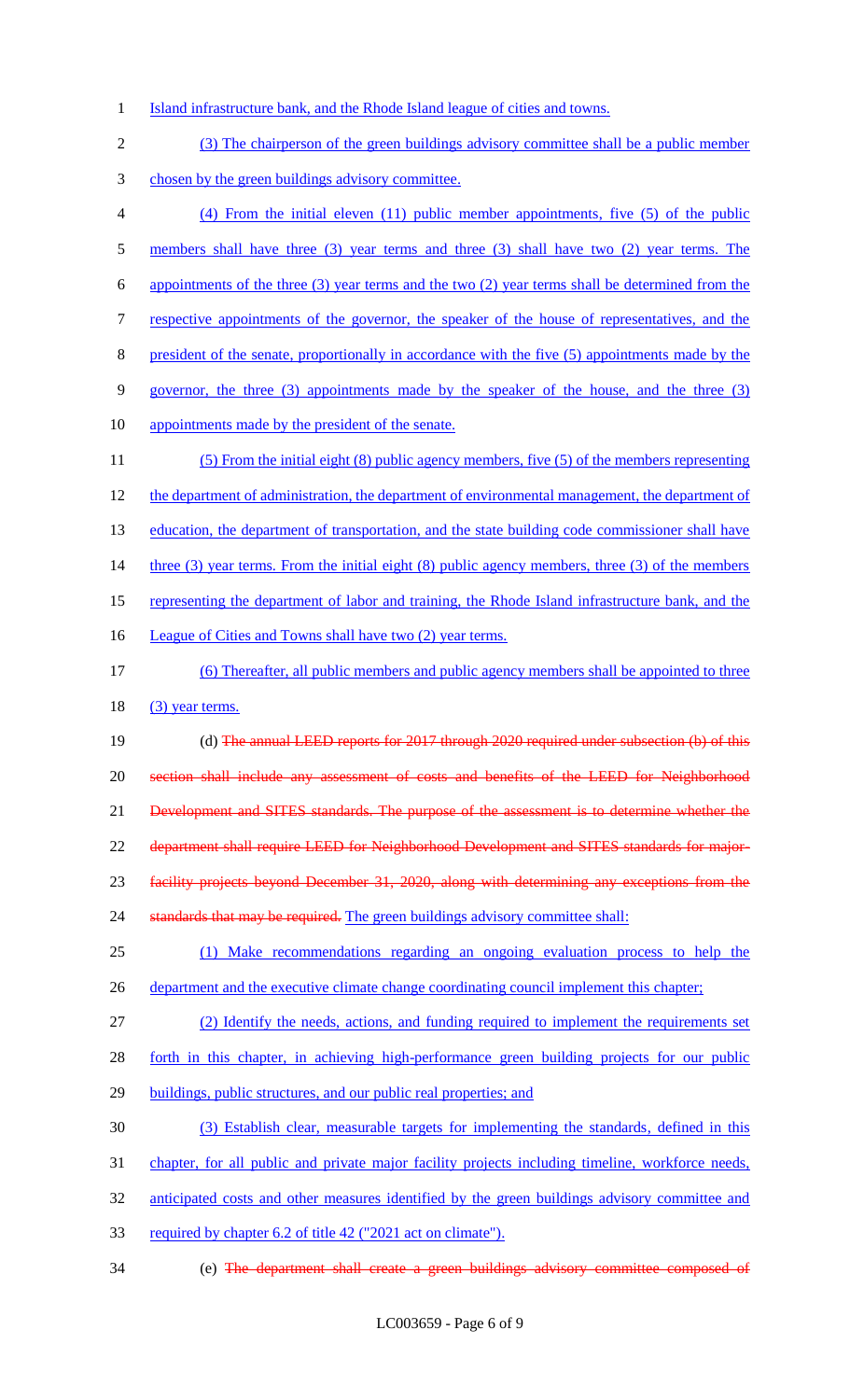representatives from the design, construction, lumber, and building materials industries involved 2 in public works contracting; personnel from affected public agencies and school boards that oversee public works projects; and others at the department's discretion to provide advice on implementing 4 this section. The advisory committee shall make recommendations regarding an education and training process and an ongoing evaluation or feedback process to help the department implement this section.

7 (f) The provisions related to LEED for Neighborhood Development and SITES shall 8 continue through December 31, 2020, for up to four (4) projects selected by the department, subject 9 to evaluation and continuation by the general assembly thereafter. All requests for proposals, 10 requests for information, requests for bids, requests for design/build, requests for construction 11 managers, and any requests relating to obtaining the professional services, pricing, and construction 12 for major facility projects by a public agency for a public facility, and for private major facility 13 projects, shall include the notice of the statutory requirements of chapter 24 of title 37 ("the green 14 buildings act").

15 (g) The green buildings advisory committee shall have no responsibility for, and shall not 16 develop requests for proposals, requests for information, requests for bids, requests for 17 design/build, requests for construction managers, and any requests relating to obtaining the 18 professional services, pricing, and construction for major facility projects by a public agency for a 19 public facility; and the green buildings advisory committee shall have no responsibility for, and 20 shall not select any vendors for any requests for proposals, requests for information, requests for 21 bids, requests for design/build, requests for construction managers, and any requests relating to 22 obtaining the professional services, pricing, and construction for major facility projects by a public 23 agency for a public facility. Nothing shall prohibit public members of the green buildings advisory 24 committee from responding to, and being involved with, any submittals of requests for proposals, 25 requests for information, requests for bids, requests for design/build, requests for construction 26 managers, and any requests relating to obtaining the professional services, pricing, and construction 27 for major facility projects by a public agency for a public facility.

#### 28 **37-24-6. Protection from liability.**

 No person, corporation or entity shall be held liable for the failure of a major facility project, private major facility project, public facility project, public agency or political subdivision 31 of the state to meet the LEED, LEED for Neighborhood Development, and SITES certified standard or other standards established for the project as long as a good faith attempt was made to achieve the standard set for the project.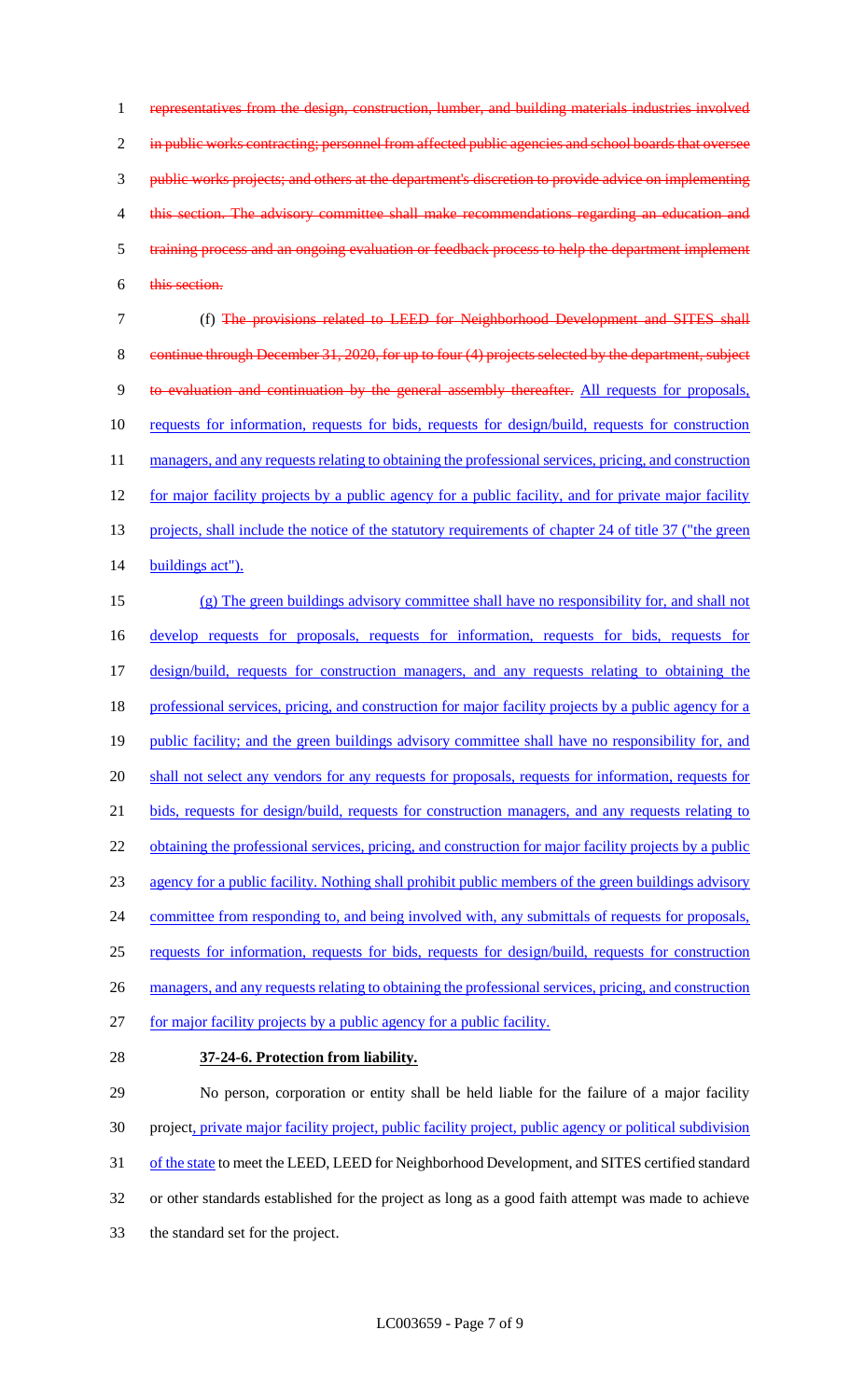1 SECTION 2. This act shall take effect upon passage.

#### $=$ LC003659  $=$